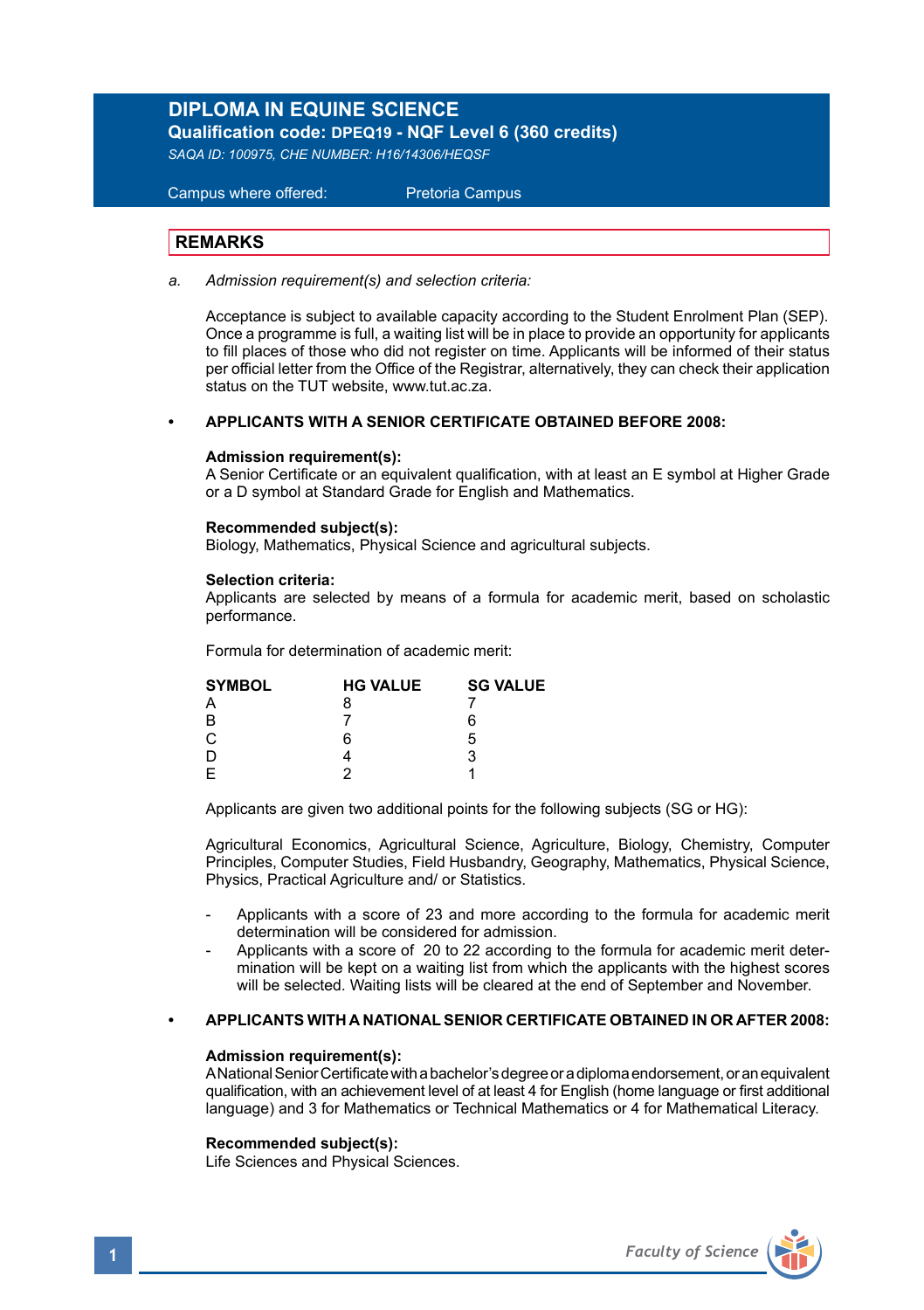#### **Selection criteria:**

To be considered for this qualification, applicants must have an Admission Point Score (APS) of at least **19** (with Mathematics) or **20** (with Mathematical Literacy or Technical Mathematics). Life Orientation is excluded from the APS calculation.

#### **Assessment procedures:**

- Applicants with a score of 23 and more will be considered for admission.
- Applicants with a score of 20 (19 with Mathematics or Technical Mathematics) to 23 will be kept on a waiting list from which the applicants with the highest APS will be selected. Waiting lists will be cleared at the end of September and November.

#### **• APPLICANTS WITH A NATIONAL CERTIFICATE (VOCATIONAL):**

#### **Admission requirement(s):**

A National Certificate (Vocational) with a bachelor's degree or a diploma endorsement, with at least 50% for English (home language or first additional language) and 40% for Mathematics or 50% for Mathematical Literacy, 40% for Life Orientation (excluded for APS calculation), and 50% for any other three compulsory vocational subjects.

#### **Selection criteria:**

To be considered for this qualification, applicants must have an Admission Point Score (APS) of at least **19** (with Mathematics) or **20** (with Mathematical Literacy). Life Orientation is excluded from the APS calculation.

- *b. Recognition of Prior Learning (RPL), equivalence and status:* See Chapter 30 of Students' Rules and Regulations.
- *c. Intake for the qualification:* January only.
- *d. Presentation:* Day classes.
- *e. Minimum duration:* Three years.
- *f. Exclusion and readmission:* See Chapter 2 of Students' Rules and Regulations.
- *g. WIL in Equine Sciences I:* See Chapter 5 of Students' Rules and Regulations.

## **CURRICULUM**

#### **FIRST YEAR**

| <b>CODE</b>                                 | <b>MODULE</b>                                                                                         | NOF-L             | <b>CREDIT</b>       |
|---------------------------------------------|-------------------------------------------------------------------------------------------------------|-------------------|---------------------|
| AAA105D<br>CAP105X                          | Animal Anatomy and Physiology I<br><b>Communication for Academic</b><br>Purposes                      | (5)<br>(5)        | (24)<br>(10)        |
| <b>CPL105X</b><br><b>INI125D</b>            | Computer Literacy<br><b>Information Literacy I</b><br>(block module)                                  | (5)<br>(5)        | (10)<br>(2)         |
| <b>LFI125X</b><br><b>MAS105X</b><br>SOR105D | Life Skills I (block module)<br>Mathematics and Statistics I<br>Science for Occupational<br>Purpose I | (5)<br>(5)<br>(5) | (2)<br>(12)<br>(12) |

#### **FIRST SEMESTER**

| ENT115D | Entrepreneurship I | (5) | (12) |
|---------|--------------------|-----|------|
|---------|--------------------|-----|------|

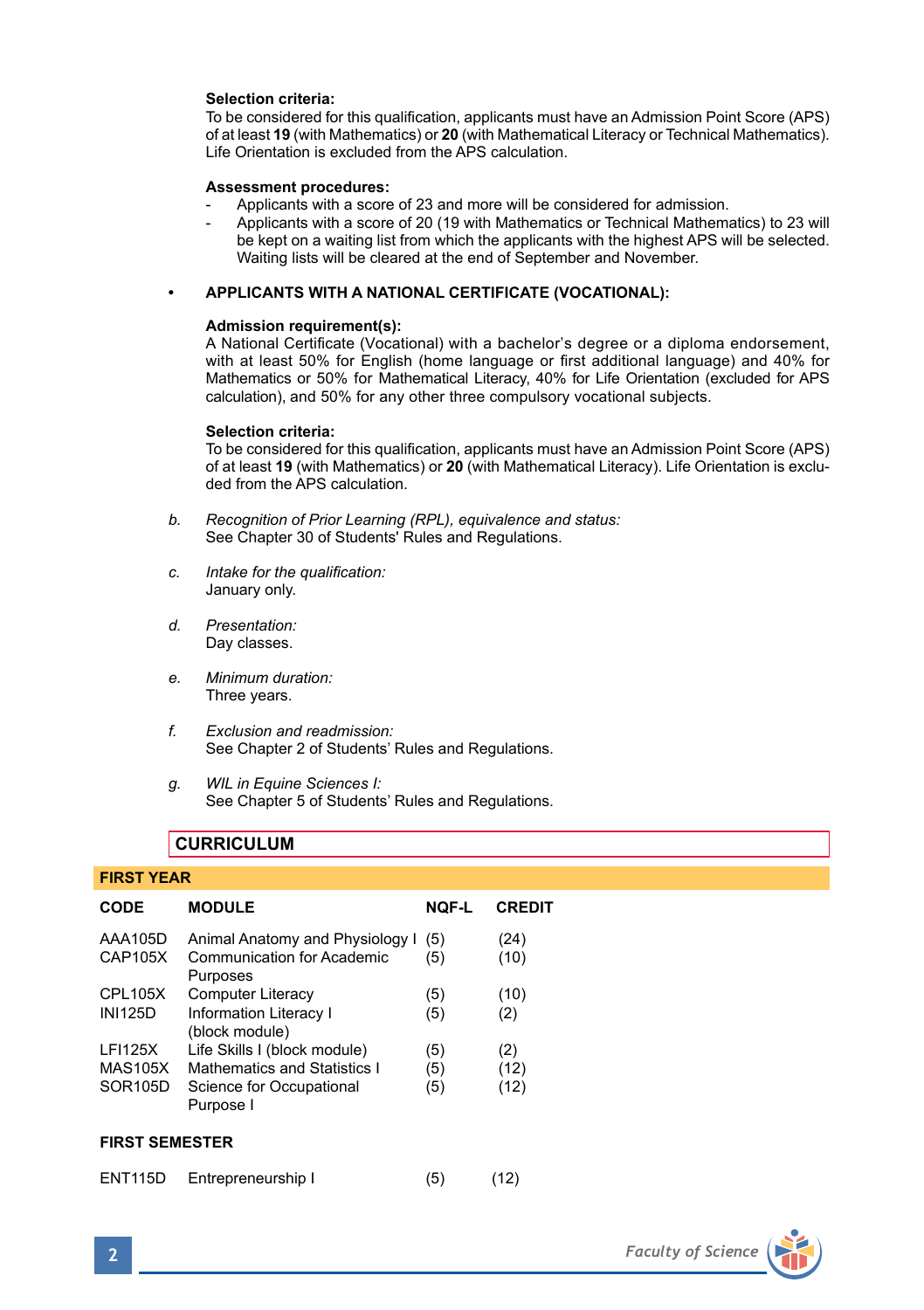| <b>PAE115D</b>                                                                         | Pasture Science I                                                                                         | (5)                      | (12)                         |  |  |  |
|----------------------------------------------------------------------------------------|-----------------------------------------------------------------------------------------------------------|--------------------------|------------------------------|--|--|--|
| <b>SECOND SEMESTER</b>                                                                 |                                                                                                           |                          |                              |  |  |  |
| ABG115D<br>SMA115D                                                                     | Animal Breeding and Genetics I<br>Stable Management I                                                     | (5)<br>(5)               | (12)<br>(12)                 |  |  |  |
| TOTAL CREDITS FOR THE FIRST YEAR:                                                      |                                                                                                           |                          | 120                          |  |  |  |
| <b>SECOND YEAR</b>                                                                     |                                                                                                           |                          |                              |  |  |  |
| <b>CODE</b>                                                                            | <b>MODULE</b>                                                                                             | <b>NQF-L</b>             | <b>CREDIT</b>                |  |  |  |
| EVA206D<br>EZA206D                                                                     | Equine Veterinary Care II<br>Equine Applied Zootechnology II                                              | (6)<br>(6)               | (24)<br>(24)                 |  |  |  |
| <b>FIRST SEMESTER</b>                                                                  |                                                                                                           |                          |                              |  |  |  |
| <b>EQN216D</b><br>FAR216D<br>MFM216D<br>STM216D                                        | <b>Equine Nutrition II</b><br>Farriery II<br>Mare and Foal Management II<br><b>Stallion Management II</b> | (6)<br>(6)<br>(6)<br>(6) | (12)<br>(12)<br>(12)<br>(12) |  |  |  |
| <b>SECOND SEMESTER</b>                                                                 |                                                                                                           |                          |                              |  |  |  |
| <b>ECI216D</b>                                                                         | Equestrian Coaching and<br>Instruction II                                                                 | (6)                      | (12)                         |  |  |  |
| EEP216D                                                                                | Equine Exercise Physiology II                                                                             | (6)                      | (12)                         |  |  |  |
| TOTAL CREDITS FOR THE SECOND YEAR:                                                     |                                                                                                           |                          | 120                          |  |  |  |
| <b>THIRD YEAR</b><br>On completion of all the modules from the first- and second year. |                                                                                                           |                          |                              |  |  |  |
| CODE                                                                                   | <b>MODULE</b>                                                                                             | <b>NOF-L</b>             | <b>CREDIT</b>                |  |  |  |
|                                                                                        | WEQ306D WIL in Equine Sciences I                                                                          | (6)                      | (120)                        |  |  |  |
| TOTAL CREDITS FOR THE THIRD YEAR:<br>120                                               |                                                                                                           |                          |                              |  |  |  |
| TOTAL CREDITS FOR THE QUALIFICATION:<br>360                                            |                                                                                                           |                          |                              |  |  |  |

# **MODULE INFORMATION (OVERVIEW OF SYLLABUS)**

The syllabus content is subject to change to accommodate industry changes. Please note that a more detailed syllabus is available at the Department or in the study guide that is applicable to a particular module. At time of publication, the syllabus content was defined as follows:

## **A**

#### **ANIMAL ANATOMY AND PHYSIOLOGY I (AAA105D) 1 X 3-HOUR PAPER** *(Module custodian: Department of Animal Sciences)*

An informed understanding of the principles of animal anatomy and physiology is important. Students will acquire knowledge, skills and applied competencies in areas such as: general anatomy and physiology of animals; animal cells, tissues and organs; musculoskeletal systems; animal body regulatory systems; haematology and body defense mechanisms; thoracic internal organs including cardiovascular and pulmonary systems; digestive system and accessory glands; male and female urogenital systems and mammary gland; applicable Acts and regulations; and how that knowledge relates to other fields, disciplines or practices. (Total tuition time: ± 240 hours)

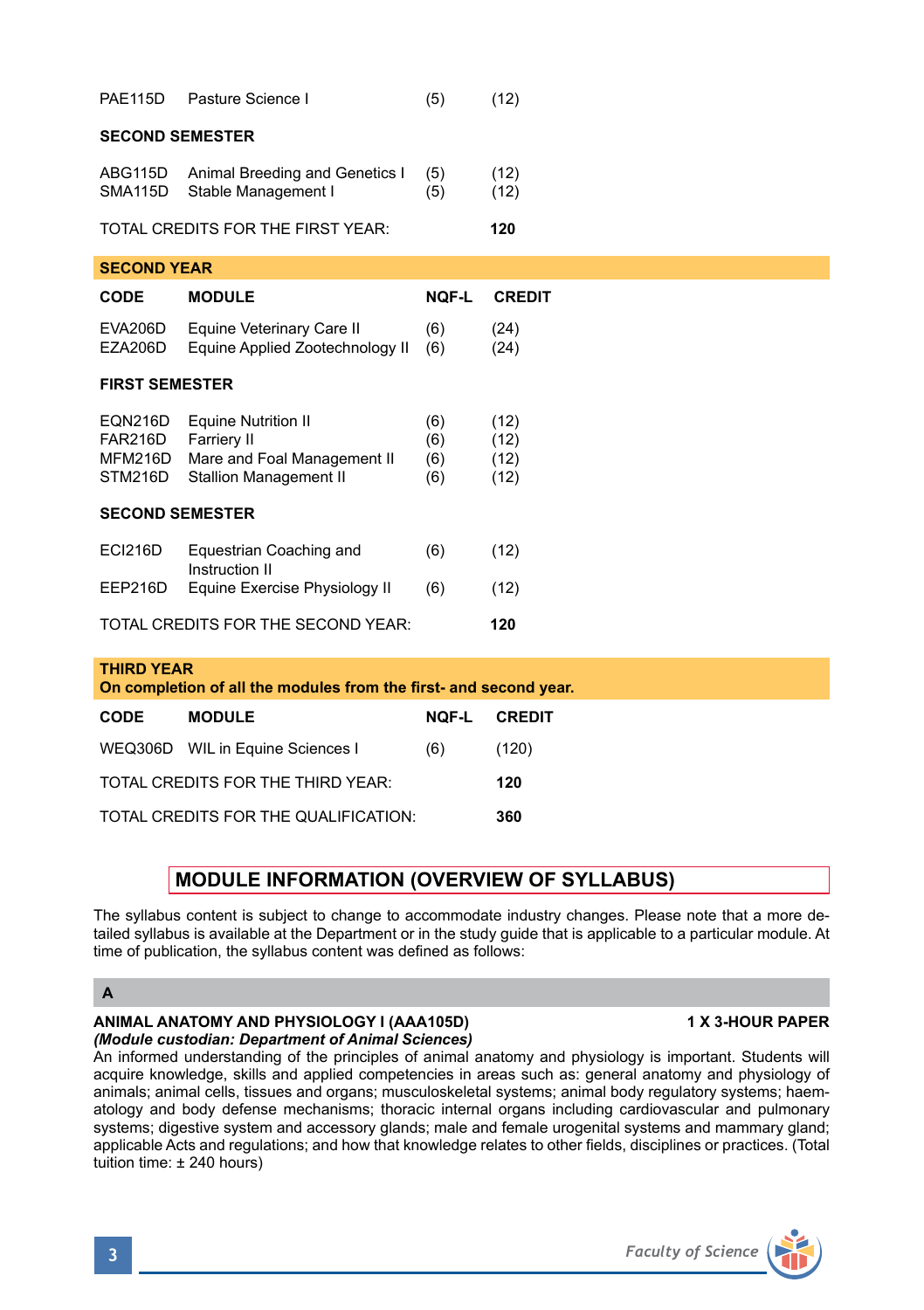# **ANIMAL BREEDING AND GENETICS I (ABG115D) 1 X 3-HOUR PAPER**

## *(Module custodian: Department of Animal Sciences)*

An informed understanding of the principles of animal breeding and genetics is important for livestock improvement. Students will acquire knowledge, skills and applied competencies in areas such as: basic concepts of animal breeding and genetics, qualitative and quantitative traits of inheritance, population genetics and evolution, selection methods, breeding programmes and mating systems, molecular genetics, Animal Improvement Schemes; applicable Acts and regulations; and how that knowledge relates to other fields, disciplines or practices. (Total tuition time: ± 120 hours)

#### **C**

#### **COMMUNICATION FOR ACADEMIC PURPOSES (CAP105X) 1X 3-HOUR PAPER** *(Module custodian: Department of Applied Languages)*

A workable knowledge of English is an essential skill for any graduate who is required to conduct themselves successfully in a professional working environment. This module will equip students with the competencies required to compose a selection of written texts related to communicating both internally and externally within a professional environment. In addition, the module includes strategies that are essential for the effective communication in various situations, including small groups to avoid unproductive conflict, a multicultural context, etc. (Total tuition time: not available)

#### **COMPUTER LITERACY (CPL105X) CONTINUOUS ASSESSMENT**

#### *(Module custodian: End User Computing Unit)*

Introduction of information literacy. Development of a search strategy and application of a search string to search engines and academic databases. Evaluation of information sources. Ethical and legal use of information. (Total tuition time: not available)

#### **E**

#### **ENTREPRENEURSHIP I (ENT115D) 1 X 3-HOUR PAPER**

#### *(Module custodian: Department of Management and Entrepreneurship)*

Students will acquire knowledge, skills and competence in various types of businesses, management functions, budgeting, accounting, administration, banking, personnel management, customer relations and entrepreneurship including drafting a business plan. These skills will assist entrepreneurs in successfully starting and running a business. (Total tuition time: ± 240 hours)

#### **EQUESTRIAN COACHING AND INSTRUCTION II (ECI216D) 1 X 3-HOUR PAPER** *(Module custodian: Department of Animal Sciences)*

Students will acquire knowledge, skills and applied competencies in areas such as: Teaching and coaching principles and practice for the equestrian; Basic equitation principles and schooling exercises for the equestrian and equine combination; Formulating lesson plans and managing performance programmes; Lungeing principles and practice; Specialised instruction and coaching at a fundamental level for purpose; Ethical equitation – human/rider effect on the training and welfare of equines; and how that knowledge relates to other fields, disciplines or practices. (Total tuition time: ± 120 hours)

## **EQUINE APPLIED ZOOTECHNOLOGY II (EZA206D)** 1 X 3-HOUR PAPER

#### *(Module custodian: Department of Animal Sciences)*

Students will acquire knowledge, skills and applied competencies in areas such as: equine morphological assessment and profiling; natural and acquired equine locomotion patterns and gait abnormalities; horse breeds of the world and type classifications; tack and training equipment for a diversity of equestrian and related activities; natural equine behaviour principles and their application in practice; evaluating suitability for function and selecting horses for specific equestrian disciplines; stereotypic coping behaviours and behavioural problems in horses; learning theories and foundational equitation concepts; the equestrian sporting disciplines, management and specialist care of the competition horse; and how that knowledge relates to other fields, disciplines or practices. (Total tuition time: ± 240 hours)

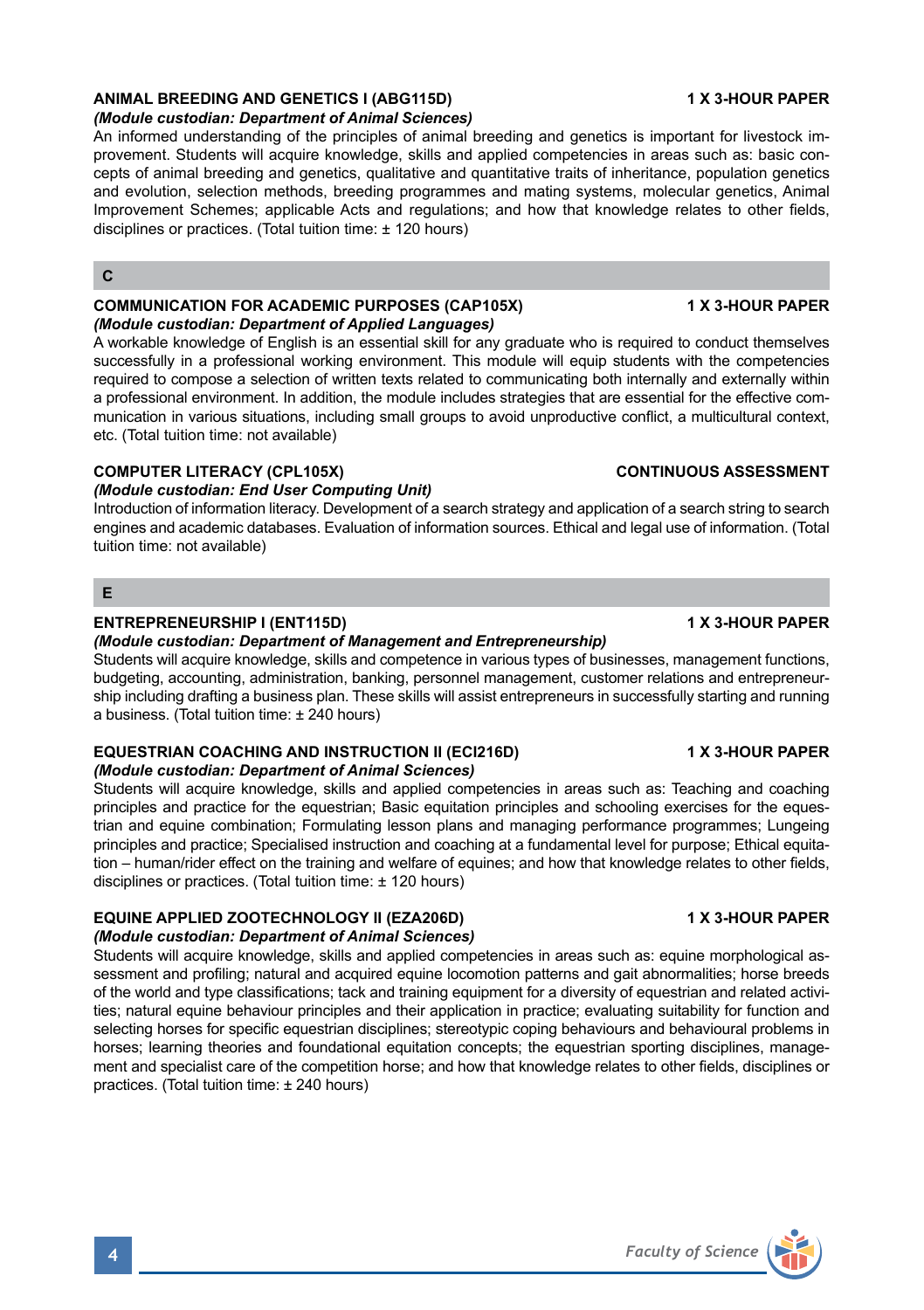# **EQUINE EXERCISE PHYSIOLOGY II (EEP216D)** 1 X 3-HOUR PAPER

#### *(Module custodian: Department of Animal Sciences)*

Students will acquire knowledge, skills and applied competencies in areas such as: Physiology of equine exercise and training; Equine exercise, training for specific events and designing training and conditioning regimes; Biomechanical and kinesiological aspects of riding and training: The horse's neck, trunk and limbs; Concepts in training and riding associated with balance and posture; Concepts in training associated with equine locomotion, quality of movement and jumping technique; Poor performance in the equine athlete and welfare of the performance horse; and how that knowledge relates to other fields, disciplines or practices. (Total tuition time:  $± 120$  hours)

#### **EQUINE NUTRITION II (EQN216D) 1 X 3-HOUR PAPER**

#### *(Module custodian: Department of Animal Sciences)*

Students will acquire knowledge, skills and applied competencies in areas such: Nutritional physiology and body condition scoring; Determination of requirements for protein, energy, carbohydrates, acid and neutral detergent fibre, vitamins and minerals; Nutrient provision: protein, energy, fibre and raw material processing; Commercial rations/simple ration formulation and calculation; Feeding management responses: rates of passage, glycaemic response, fermentation kinetics; Exercise physiology and feeding strategies for sport horses; Nutritionally induced and metabolic disorders, and neutraceuticals; and how that knowledge relates to other fields, disciplines or practices. (Total tuition time: ± 120 hours)

## **EQUINE VETERINARY CARE II (EVA206D) 1 X 3-HOUR PAPER**

#### *(Module custodian: Department of Animal Sciences)*

Students will acquire knowledge, skills and applied competencies in areas such as: recognising emergencies requiring the immediate attendance by a veterinarian; taking necessary first-aid steps until the vet arrives; identifying and understanding minor conditions which can be treated by the well-trained student him/herself; recognising common ailments of each of the biological systems of the horse; and how that knowledge relates to other fields, disciplines or practices. The module will provide the theoretical knowledge and the practical training to assist and communicate with the veterinarian during examination and treatment of the sick horse. (Total tuition time: ± 240 hours)

**F**

#### **FARRIERY II (FAR216D)** 1 X 3-HOUR PAPER

#### *(Module custodian: Department of Animal Sciences)*

Students are capacitated with detailed knowledge of horse husbandry principles and practice specific to the field of equine hoof care and principles of horseshoeing. Students will acquire knowledge, skills and applied competencies in areas such as: The history of horseshoeing and the evolution of modern farriery practices; Anatomy and physiology of the distal equine fore- and hind limb; Pathology of the equine foot; Farriery tools, equipment and horseshoeing accessories; Types of horseshoes, shoe-making and styles of horseshoeing; The practice of trimming and the principles of horseshoeing; and how that knowledge relates to other fields, disciplines or practices. (Total tuition time: ± 120 hours)

**I**

#### **INFORMATION LITERACY I (INI125D) CONTINUOUS ASSESSMENT**

#### *(Module custodian: Directorate of Library and Information Services)*

Introduction of information literacy. Development of a search strategy and application of a search string to search engines and academic databases. Evaluation of information sources. Ethical and legal use of information. (Total tuition time: not available)

## **L**

## **LIFE SKILLS I (LFI125X) CONTINUOUS ASSESSMENT**

## *(Module custodian: Directorate of Student Development and Support)*

Academic, personal and socio-emotional skills development for students in higher education. Personal and social dimensions address: effective planning and self-management (goal setting and time management); Adjusting to university life (student life, diversity and change); Intra- and interpersonal skills development (conflict management, self-esteem, relationship management); Effective living (healthy living, HIV education, substance abuse); Academic dimension addresses: academic skills for university (e.g. critical thinking, creativity, managing assignments and assessments). (Total tuition time: not available)

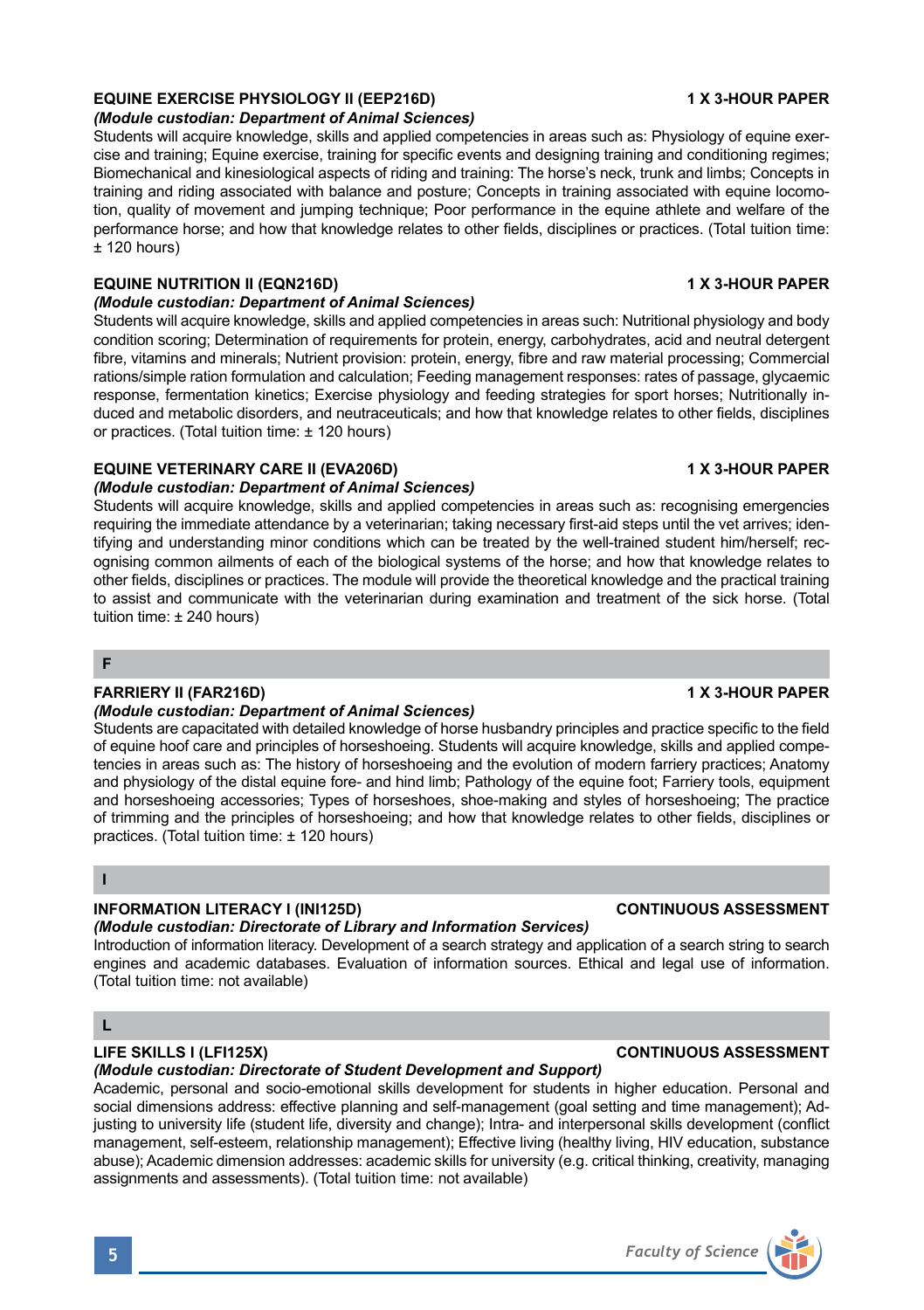Students are capacitated with a detailed knowledge of equine stable management and horse husbandry principles and practice. Students will acquire knowledge, skills and applied competencies in areas such as: Stable complex design and construction; Equestrian training and riding arenas design and construction; Paddock management and field-kept horses; Modern equine stable management principles and practice; Care of stable-kept horses and organisation of equestrian facilities; Equine and equestrian enterprise administration and record keeping; Equine and equestrian enterprise personnel management; and how that knowledge relates to other

## **STALLION MANAGEMENT II (STM216D) 1 X 3-HOUR PAPER**

#### *(Module custodian: Department of Animal Sciences)*

fields, disciplines or practices. (Total tuition time: ± 120 hours)

Students are capacitated with a detailed knowledge of equine stable management and horse husbandry principles and practice. Students will acquire knowledge, skills and applied competencies in areas such as: Stallion reproductive biology and semen evaluation; Stallion selection practices and applied theories; Stallion infertility and impotency; Stallion management protocols for reproductive efficiency and welfare of breeding stock; Breeding methods and procedures; Semen preservation techniques and protocols for transportation; and how that knowledge relates to other fields, disciplines or practices. (Total tuition time: not available)

**PASTURE SCIENCE I (PAE115D) 1 X 3-HOUR PAPER** *(Module custodian: Department of Animal Sciences)* 

An informed understanding of natural and planted pastures for the nutrition of farm animals is important in livestock improvement. Students will acquire knowledge, skills and applied competencies in the following areas: Plant morphology, growth and development; Natural pastures; Plant nutrition and fertilisation; Pasture establishment and management; Fodder conservation; Environmental effects; Weeds and poisonous plants; Pasture production systems; applicable Acts and regulations; and how that knowledge relates to other fields,

# *(Module custodian: Department of Mathematics and Statistics)*

time: not available)

*(Module custodian: Department of Animal Sciences)*

Numerical computations, mensuration, equations, functions, descriptive statistics, linear regression and curve fitting. (Total tuition time:  $\pm 60$  hours)

MATHEMATICS AND STATISTICS I (MAS105X) **1 ACCULD 13 AND A STATISTICS** I (MAS105X)

Students are capacitated with a detailed knowledge of equine stable management and horse husbandry principles and practice. Students will acquire knowledge, skills and applied competencies in areas such as: Mare reproductive biology and endocrinology; Broodmare selection practices; Mare infertility; Natural and assisted reproductive techniques; Parturition, dystocia and care of the neonatal foal; Managing the weanling, yearling and the lactating mare; and how that knowledge relates to other fields, disciplines or practices. (Total tuition

# **P**

**M**

# disciplines or practices. (Total tuition time: ± 240 hours)

## **S**

#### **SCIENCE FOR OCCUPATIONAL PURPOSE I (SOR105D) 1 X 3-HOUR PAPER** *(Module custodian: Department of Chemistry)*

The role and importance of chemistry in everyday life. Classification and properties of matter. Atoms, molecules and ions. General properties of aqueous solutions and reactions in aqueous solutions. Motion. Forces. Energy and power. Density. Pressure. Temperature and heat. Basic Electricity. Basic Magnetism. Waves. (Total tuition time:  $\pm 60$  hours)

# STABLE MANAGEMENT I (SMA115D) **1 X 3-HOUR PAPER**

## *(Module custodian: Department of Animal Sciences)*

# MARE AND FOAL MANAGEMENT II (MFM216D) **1 ACCULATED 12 YOUR PAPER**